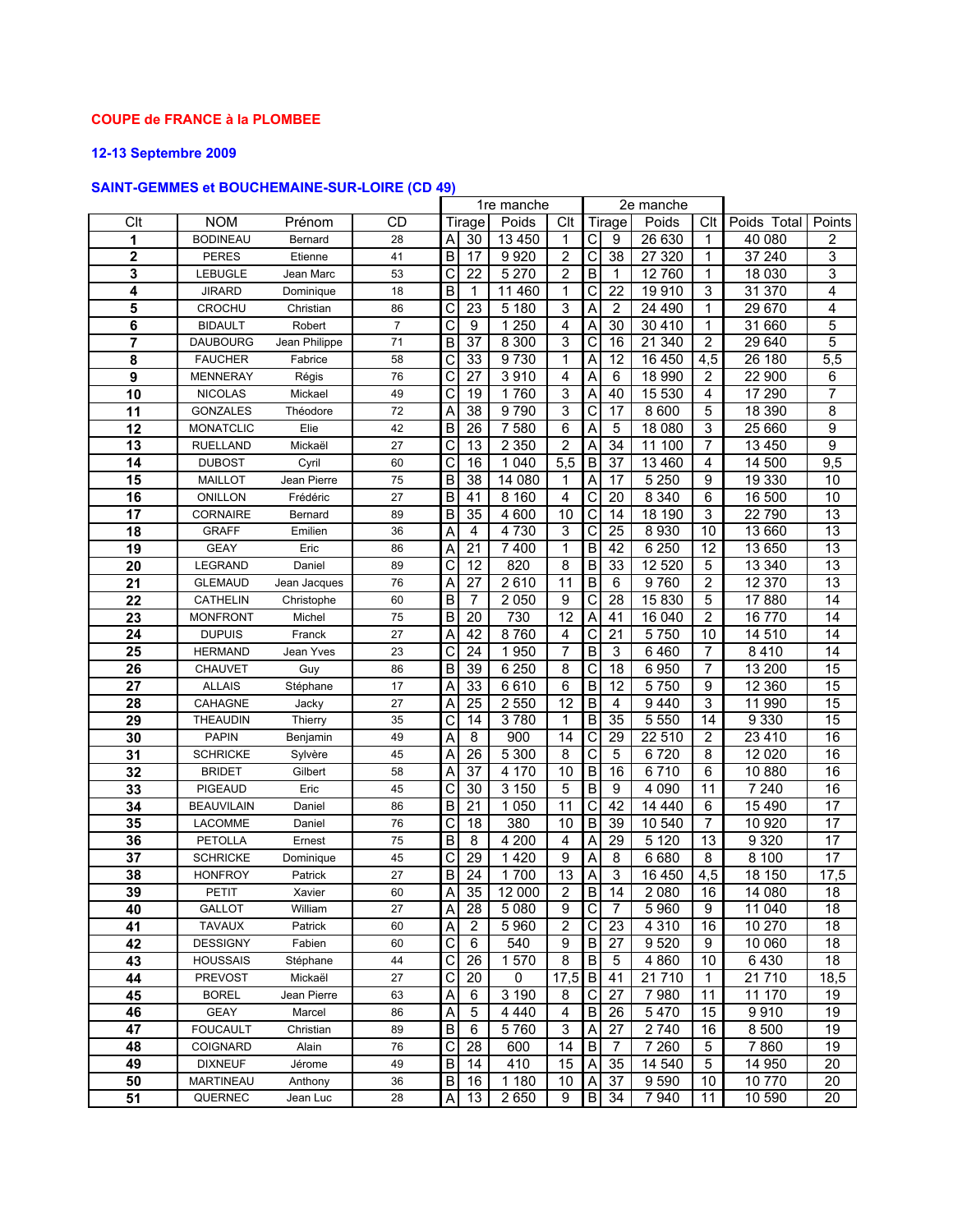#### COUPE de FRANCE à la PLOMBEE

## 12-13 Septembre 2009

# SAINT-GEMMES et BOUCHEMAINE-SUR-LOIRE (CD 49)

|                 |                   |             |    | 1re manche |                 |         |                 |                         | 2e manche               |         |                 |         |                 |
|-----------------|-------------------|-------------|----|------------|-----------------|---------|-----------------|-------------------------|-------------------------|---------|-----------------|---------|-----------------|
| 52              | <b>GOTTARDI</b>   | Vincent     | 28 | С          | 10              | 50      | 12              | B                       | 31                      | 9840    | 8               | 9890    | 20              |
| 53              | <b>AUCHEL</b>     | Jean Marc   | 30 | B          | $\overline{27}$ | 520     | 16              | С                       | 6                       | 9 2 4 0 | 4               | 9760    | 20              |
| 54              | <b>CORDAT</b>     | Philippe    | 41 | Α          | 29              | 1 200   | 16              | B                       | 8                       | 8520    | 4               | 9720    | 20              |
| 55              | <b>BOQUEL</b>     | Dany        | 28 | В          | 36              | 7 000   | 7               | Α                       | 15                      | 1520    | 13              | 8520    | $\overline{20}$ |
| 56              | <b>PAQUIN</b>     | Michel      | 88 | C          | 21              | 0       | 17,5            | A                       | 42                      | 15 840  | 3               | 15 840  | 20,5            |
| 57              | VASSEUR           | Michel      | 60 | Α          | 19              | 180     | 18              | $\sf B$                 | 40                      | 18 890  | 3               | 19 070  | 21              |
| 58              | <b>DA SILVA</b>   | Jacky       | 49 | B          | $\overline{32}$ | 1 1 2 0 | $\overline{15}$ | A                       | 11                      | 10 210  | 6               | 11 330  | $\overline{21}$ |
| 59              | LANGAGNE          | André       | 3  | Α          | 11              | 1 2 1 0 | 11              | B                       | 32                      | 9 3 6 0 | 10              | 10 570  | 21              |
| 60              | <b>THIBAUD</b>    | Jean Marie  | 33 | Α          | 32              | 6 0 8 0 | 7               | С                       | 11                      | 2 3 8 0 | 14              | 8 4 6 0 | 21              |
| 61              | <b>D'ANREA</b>    | Jean Pierre | 42 | C          | 40              | 2950    | 6               | $\overline{B}$          | 19                      | 2 4 5 0 | 15              | 5400    | $\overline{21}$ |
| 62              | <b>COURTOIS</b>   | Jean Paul   | 86 | C          | 5               | 900     | $\overline{7}$  | A                       | 26                      | 4 3 7 0 | 14              | 5 2 7 0 | 21              |
| 63              | <b>RENAUDIER</b>  | Laurent     | 85 | A          | 9               | 0       | $\overline{20}$ | $\overline{B}$          | 30                      | 20 230  | $\overline{2}$  | 20 230  | $\overline{22}$ |
| 64              | <b>BRIGHTON</b>   | Jean Luc    | 60 | B          | 12              | 360     | 16              | A                       | 33                      | 12 080  | 6               | 12440   | $\overline{22}$ |
| 65              | <b>FUSIL</b>      | Fabrice     | 18 | B          | 42              | 8 100   | 5               | Α                       | 21                      | 700     | 17              | 8800    | 22              |
| 66              | <b>BONNET</b>     | Nicolas     | 60 | В          | 40              | 11 360  | $\overline{c}$  | Α                       | 19                      | 0       | 21              | 11 360  | 23              |
| 67              | <b>VIRGA</b>      | Paul        | 42 | B          | 10              | 420     | 14              | Α                       | 31                      | 10 260  | 9               | 10 680  | 23              |
| 68              | MANDEZ            | Jean Pierre | 76 | Α          | 3               | 3 2 4 0 | $\overline{7}$  | $\overline{B}$          | 24                      | 5 0 7 0 | 16              | 8 3 1 0 | 23              |
| 69              | <b>BUISSON</b>    | Gérard      | 27 | Α          | $\overline{17}$ | 1 2 2 0 | $\overline{10}$ | $\overline{B}$          | 38                      | 6 150   | 13              | 7 3 7 0 | 23              |
| 70              | <b>LEFEVRE</b>    | Richard     | 49 | C          | 8               | 0       | 17,5            | B                       | 29                      | 12 010  | 6               | 12 010  | 23,5            |
| 71              | <b>MONNIER</b>    | Fabrice     | 27 | B          | 13              | 0       | 20              | С                       | 34                      | 16 430  | 4               | 16 4 30 | 24              |
| 72              | <b>ROUILLER</b>   | Bertrand    | 49 | Α          | 10              | 470     | 17              | С                       | 31                      | 13 940  | 7               | 14 4 10 | 24              |
| $\overline{73}$ | <b>PERRON</b>     | Christophe  | 49 | Α          | 41              | 8 4 6 0 | 5               | $\mathsf B$             | 20                      | 1420    | 19              | 9880    | 24              |
| 74              | <b>FLORIMOND</b>  | Jean        | 86 | C          | 15              | 10      | $\overline{13}$ | Α                       | 36                      | 9400    | 11              | 9410    | 24              |
| 75              | <b>DEJEAN</b>     | Jean Pierre | 33 | B          | 30              | 250     | 17              | Α                       | 9                       | 7450    | $\overline{7}$  | 7700    | 24              |
| 76              | <b>NEZONDET</b>   | Philippe    | 89 | Α          | 16              | 3850    | 6               | C                       | 37                      | 3700    | 18              | 7 550   | $\overline{24}$ |
| 77              | <b>ROY</b>        | Philippe    | 45 | B          | 19              | 220     | $\overline{17}$ | С                       | 40                      | 13870   | 8               | 14 090  | $\overline{25}$ |
| 78              | <b>BENQUET</b>    | Daniel      | 37 | Α          | 14              | 1 140   | 12              | С                       | 35                      | 6 1 2 0 | 13              | 7 2 6 0 | 25              |
| 79              | <b>BRUZZI</b>     | Paolo       | 89 | В          | 3               | 2820    | 8               | С                       | 24                      | 4 2 9 0 | 17              | 7 1 1 0 | 25              |
| 80              | <b>BRILLON</b>    | André       | 49 | B          | 5               | 4 160   | 5               | С                       | 26                      | 2830    | 20              | 6990    | $\overline{25}$ |
| 81              | <b>CHOCAT</b>     | Christophe  | 18 | Α          | 1               | 4 3 8 0 | 5               | B                       | 22                      | 2 5 4 0 | 20              | 6920    | $\overline{25}$ |
| 82              | <b>JALMAIN</b>    | Christian   | 89 | B          | $\overline{c}$  | 3920    | 6               | Α                       | 23                      | 1890    | 19              | 5810    | 25              |
| 83              | <b>JAUD</b>       | Emmanuel    | 49 | С          | 17              | 0       | 17,5            | A                       | 38                      | 10 920  | 8               | 10 920  | 25,5            |
| 84              | <b>PANIER</b>     | Jean Luc    | 27 | C          | 32              | 640     | 11,5            | B                       | 11                      | 2850    | 14              | 3 4 9 0 | 25,5            |
| 85              | VERDIER           | Michel      | 87 | В          | 9               | 3630    | 7               | C                       | 30                      | 3 3 9 0 | 19              | 7 0 20  | 26              |
| 86              | <b>DOUCET</b>     | Jean Marc   | 36 | B          | 29              | 5 1 6 0 | 9               | С                       | 8                       | 1 3 5 0 | 17              | 6510    | $\overline{26}$ |
| 87              | <b>COUDRE</b>     | Daniel      | 60 | B          | 34              | 2 2 5 0 | 12              | A                       | 13                      | 1420    | 14              | 3670    | 26              |
| 88              | <b>MAILLARD</b>   | Gwenael     | 49 | C          | $\overline{2}$  | 1 0 4 0 | 5,5             | B                       | 23                      | 1970    | $\overline{21}$ | 3010    | 26,5            |
| 89              | <b>SIMON</b>      | Alain       | 89 | Α          | 36              | 1600    | 15              | С                       | 15                      | 3680    | 12              | 5 2 8 0 | $\overline{27}$ |
| 90              | <b>HEULARD</b>    | Gérard      | 75 | B          | 33              | 3 0 0 0 | 11              | С                       | 12                      | 1580    | 16              | 4580    | 27              |
| 91              | <b>CROCHEMORE</b> | Francis     | 76 | B          | 25              | 1 500   | 14              | $\mathsf{C}$            | $\overline{\mathbf{4}}$ | 2890    | 13              | 4 3 9 0 | 27              |
| 92              | <b>ANTUNES</b>    | Adrien      | 91 | Α          | 20              | 130     | 19              | $\overline{C}$          | 41                      | 13730   | 9               | 13860   | 28              |
| 93              | <b>LEFEUVRE</b>   | Fabrice     | 85 | Α          | 40              | 2 190   | 13              | $\overline{\mathsf{C}}$ | 19                      | 1860    | 15              | 4 0 5 0 | 28              |
| 94              | <b>POCHON</b>     | Cédric      | 27 | С          | $\overline{7}$  | 50      | 11              | Α                       | 28                      | 2 4 7 0 | 17              | 2 5 20  | $\overline{28}$ |
| 95              | <b>BRIGAND</b>    | Jacky       | 23 | Α          | 23              | 0       | 20,5            | $\, {\bf B}$            | 2                       | 5 9 0 0 | 8               | 5 900   | 28,5            |
| 96              | <b>BILLOT</b>     | Philippe    | 44 | С          | 35              | 0       | 18,5            | A                       | 14                      | 4 0 6 0 | 10              | 4 0 6 0 | 28,5            |
| 97              | <b>FORNES</b>     | José        | 49 | B          | 22              | 160     | 18              | A                       | 1                       | 3 1 7 0 | 11              | 3 3 3 0 | 29              |
| 98              | <b>BALLONGUE</b>  | Eric        | 88 | C          | 11              | 0       | 17,5            | A                       | 32                      | 8680    | 12              | 8680    | 29,5            |
| 99              | <b>FAUCHER</b>    | Claude      | 44 | Α          | 12              | 590     | 16              | C                       | 33                      | 5 3 0 0 | 14              | 5890    | 30              |
| 100             | <b>PLOUX</b>      | Pascal      | 41 | С          | 38              | 1400    | 10              | $\sf B$                 | 17                      | 850     | 20              | 2 2 5 0 | 30              |
| 101             | <b>DESSAINT</b>   | Lucien      | 24 | Α          | $\overline{7}$  | 920     | 13              | B                       | 28                      | 3 4 2 0 | 18              | 4 3 4 0 | 31              |
| 102             | <b>HODGKINSON</b> | Barrie      | 23 | Α          | 31              | 300     | 19              | B                       | 10                      | 3850    | 12              | 4 150   | 31              |
| 103             | <b>RUILLARD</b>   | Aurélie     | 28 | Α          | 39              | 1620    | 14              | В                       | 18                      | 1960    | 17              | 3580    | 31              |